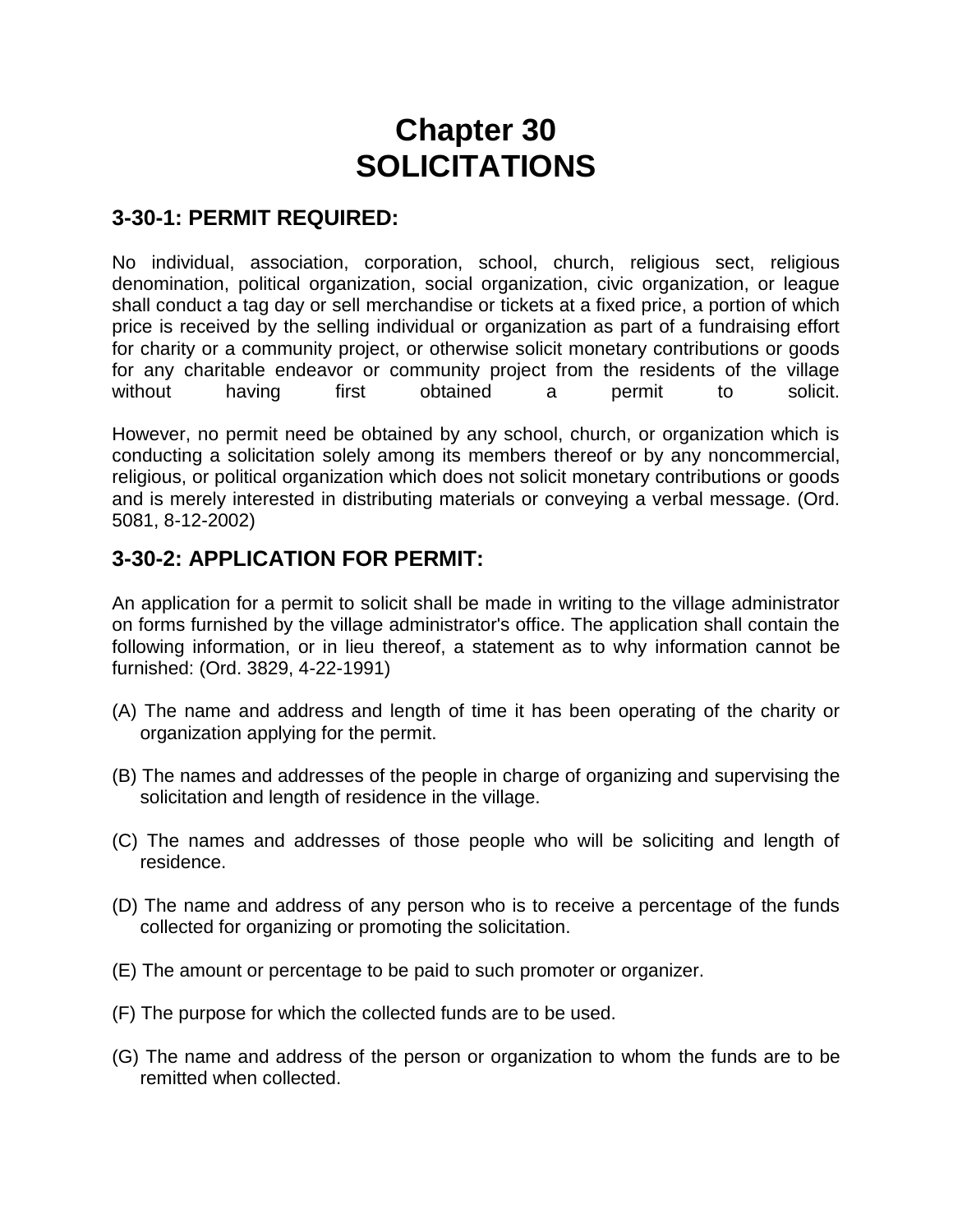- (H) The method or methods to be used in conducting the solicitation.
- (I) The time when such solicitation is to be made, giving dates requested for beginning and ending of solicitation.
- (J) The date, or approximate date, of the latest previous application for a permit under this chapter, if any.
- (K) A statement as to whether or not a permit previously issued to this applicant or organization under this chapter has ever been revoked.
- (L) A statement as to whether or not the applicant, or organization or other of the organization's members, has ever been convicted of a violation of any provision of this chapter or the ordinance of any other Illinois municipality regulating soliciting.
- (M) A statement as to whether or not the applicant or organization or the organization's members has ever been convicted of a felony under the laws of the state of Illinois or any other state or federal laws of the United States.
- (N) A statement that, if a permit is granted, it will not be used or represented in any way as an endorsement by the village or any department or official thereof.
- (O) A statement that the applicant is a responsible member of the organization and giving the purpose for which he or she and the organization proposes to collect.

Such other information as the village administrator may request. (Ord. 2197, 5-23- 1977)

## **3-30-3: ISSUANCE OF PERMIT:**

The village administrator shall issue the permit requested if he has reason to believe that:

- (A) The statements in the application are true,
- (B) The control and supervision of the solicitation will be under responsible and reliable persons,
- (C) The solicitation is solely for the purpose of financing the charitable cause or community project as described in the application,
- (D) Neither the applicant(s) nor organization for which the applicant(s) propose(s) to solicit have engaged in any fraudulent practices,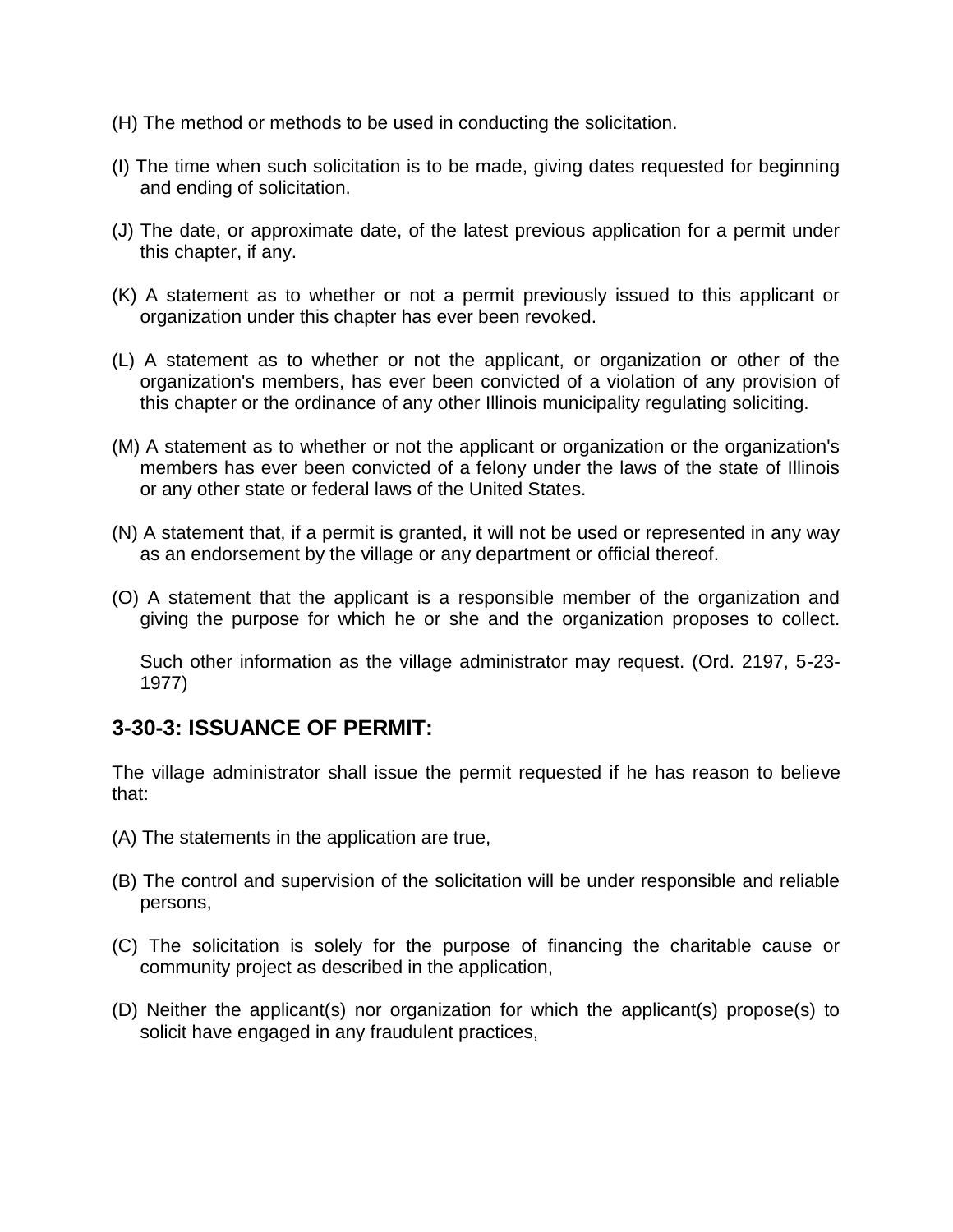- (E) Neither the applicant(s) nor organization for which the applicant(s) propose(s) to solicit have been convicted of a violation of any provision of this chapter or the ordinance of any other Illinois municipality regulating soliciting, and
- (F) Neither the applicant(s) nor organization for which applicant(s) propose(s) to solicit have ever been convicted of a felony under the laws of the state of Illinois or any other state or federal laws of the United States; otherwise the permit shall be denied.

The permit shall consist of a copy of the application signed by the village administrator as approved. Each person soliciting under the application shall carry a copy of the approved application. Such approved copies may be reproduced by the applicant or applicant's organization as necessary. However, a separate application shall be required for each separate period for which the solicitation is made. (Ord. 2197, 5-23-1977)

# **3-30-4: FEE:**

Before a permit is issued, a permit fee of three dollars (\$3.00) shall be paid. (Ord. 2290, 12-12-1977, eff. 7-1-1978; amd. Ord. 4458, 1-13-1997)

# **3-30-5: TIME OF PERMIT:**

Permits issued hereunder shall bear the name and address of the organization by and for which the solicitation is to be made, the date issued, and the dates within which the solicitation will be conducted. No permit may grant the right to solicit for a period of longer than twenty one (21) days. The delivery of goods or merchandise or follow up collection of pledges of contributions shall not exceed an additional ten (10) days unless requested by the contributor. No solicitor or organization shall solicit a resident while at his or her residence more than once during the approved period of solicitation, unless the resident being solicited specifically requests the solicitor to return. (Ord. 2197, 5-23- 1977)

## **3-30-6: PERMIT NONTRANSFERABLE:**

Any permit issued hereunder shall be nontransferable. (Ord. 3829, 4-22-1991)

## **3-30-7: RECEIPTS:**

Any person receiving more than one dollar (\$1.00) as a monetary contribution, or in return for merchandise from any contributor by solicitation made pursuant to a permit granted hereunder, shall, if requested by the contributor, give to the contributor a written receipt signed by the solicitor showing the name of the organization to whom the permit was issued, the name of the solicitor and the amount received; provided, however, that this section shall not apply to contributions collected by means of a closed box or receptacle used in a solicitation. (Ord. 2197, 5-23-1977)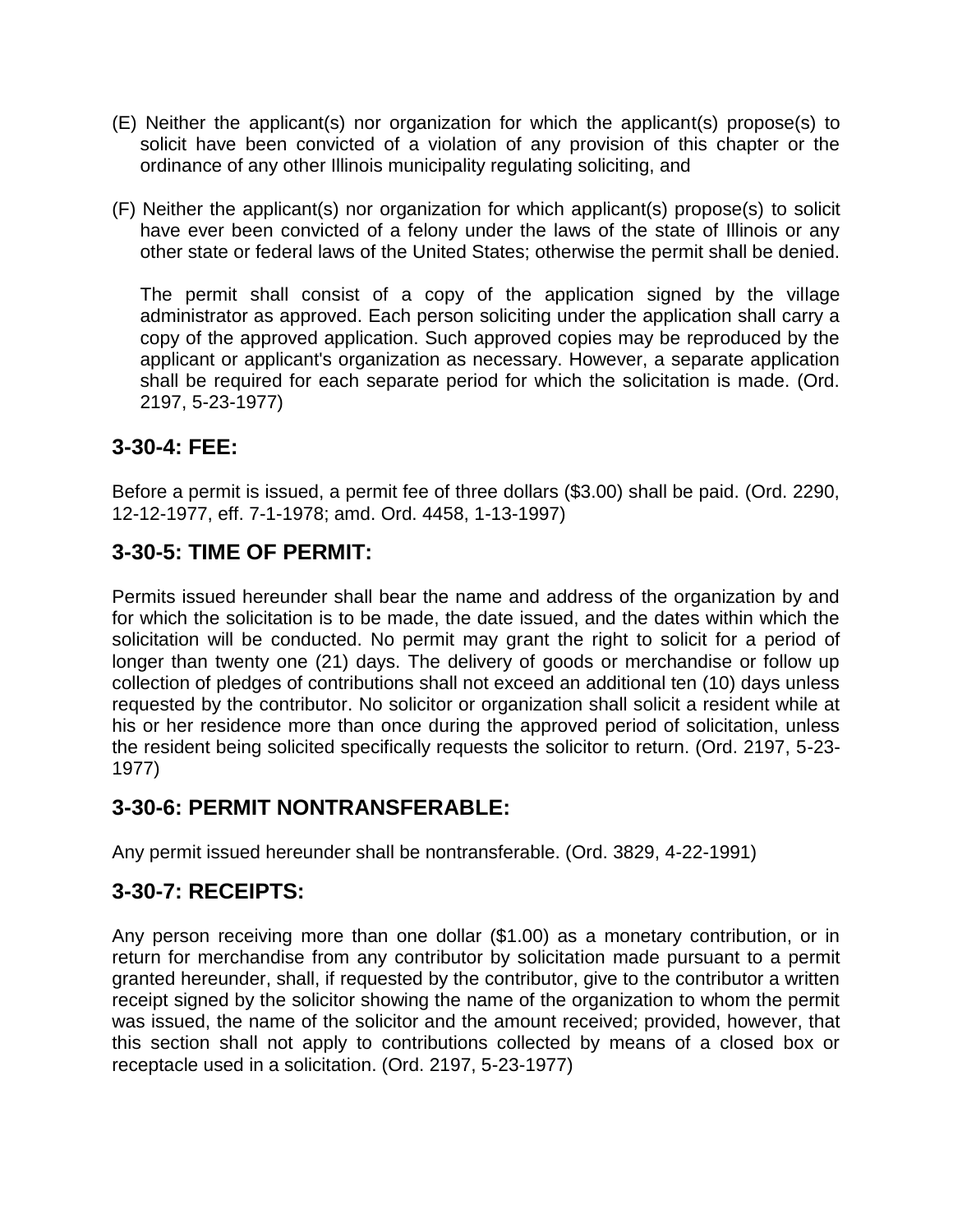## **3-30-8: UNLAWFUL TRESPASS; MISREPRESENTATION:**

It is hereby declared to be the policy of the president and board of trustees of the village that the occupant or occupants of the residences in the village shall make the determination of whether solicitors shall be or shall not be, invited to their respective residences. (Ord. 2197, 5-23-1977)

- (A) Every person desiring to secure the protection intended to be provided by this chapter shall give notice of his determination to refuse to invite solicitors to the residence by exhibiting a weatherproof card, decal or sign, not less than three inches by four inches  $(3" \times 4")$  in size, upon or near the main entrance, point of approach or entry to the residence, containing the words "NO PEDDLERS OR SOLICITORS INVITED", the letters of which shall be at least one-third inch  $(^{1}/_{3})$  in height, and, for the purpose of uniformity, cards shall be provided by the police department to persons requesting them at the cost thereof. Such card, decal or sign so exhibited shall constitute sufficient notice to any solicitor that he is prohibited from trespassing upon the premises. (Ord. 3829, 4-22-1991)
- (B) It is hereby declared to be unlawful, and shall constitute a trespass, for any person to go upon any premises and ring the doorbell, or create any sound in any other manner calculated to attract the attention of the occupant of such residence, for the purpose of securing an audience with the occupant thereof and engage in soliciting, in defiance of the notice exhibited at the residence, in accordance with the provisions of this chapter.
- (C) It shall be unlawful for any person engaged in soliciting to use sales or other tactics based on force, threat of force, intimidation or psychological pressure; to knowingly misrepresent himself or herself or their product to any village official, or potential or actual contributor, or to make or cause to be made any contract, order form or instrument of indebtedness without full knowledge of the contributor. (Ord. 2197, 5- 23-1977)

## **3-30-9: REVOCATION, SUSPENSION OF PERMIT:**

Any permit issued under this chapter may be suspended or revoked by the village administrator if he has reason to believe that the permit holder, the permit holder's organization or other members of permit holder's organization have violated any provisions of this chapter or any other provisions of any ordinance of the village, or any section of this code, or any statute, rule or regulation of any other governmental agency.

Upon receiving a complaint or other notification alleging that a violation has occurred, the village administrator shall fix a date and time for a hearing and shall notify the permit holder or permit holder's organization either verbally or in writing of the charge. At the hearing the village administrator shall hear such evidence bearing upon the question as may be presented by the complainant and the permit holder. Based upon the evidence taken at such hearing the village administrator shall make a determination as to whether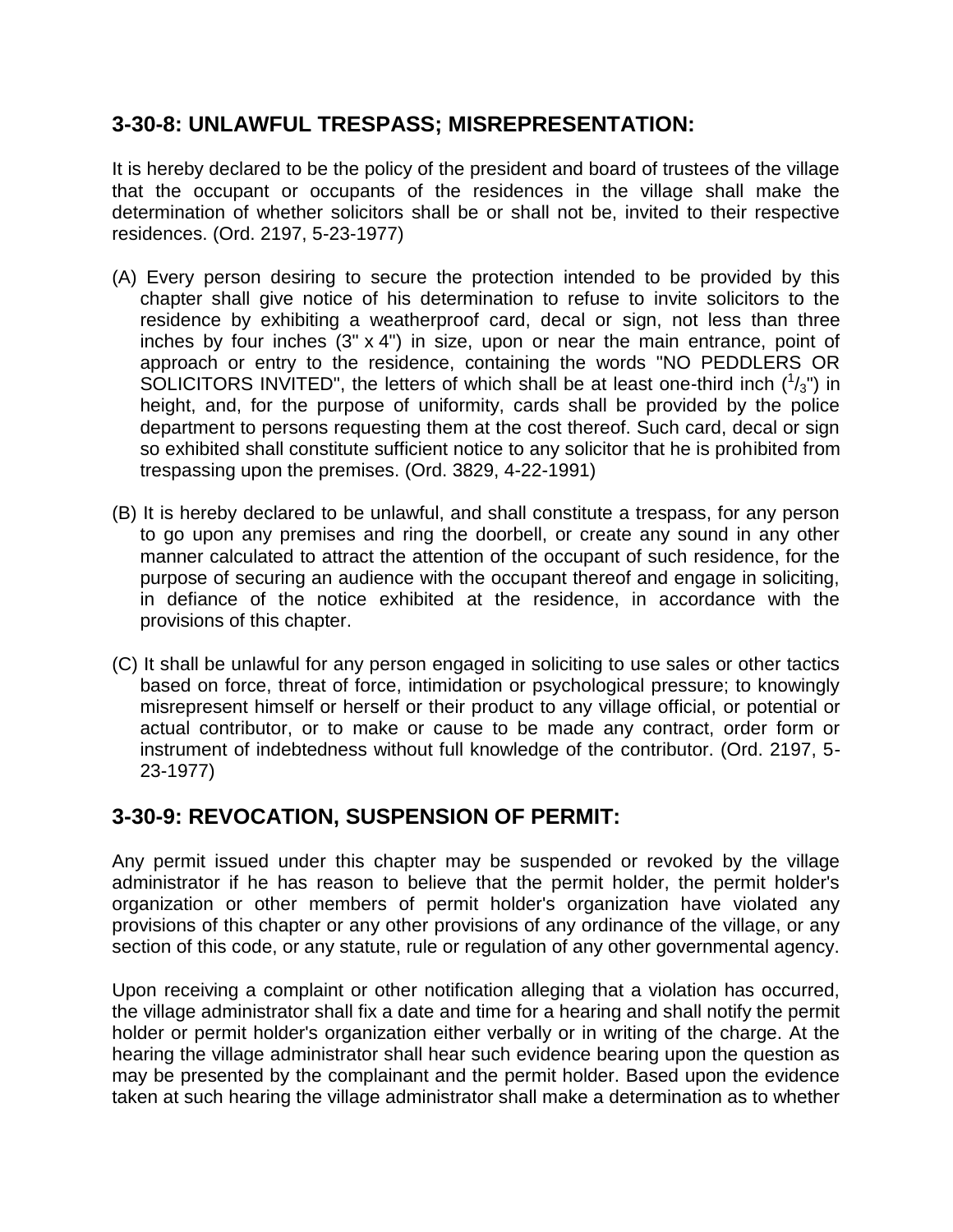or not the permit shall be suspended or revoked and shall cause his decision to be carried out. (Ord. 2197, 5-23-1977)

# **3-30-10: HOURS OF OPERATION:**

No soliciting shall be permitted within the village before the hour of nine o'clock (9:00) A.M. or after the hour of nine o'clock (9:00) P.M. Monday through Friday, before the hour of nine o'clock (9:00) A.M. or after the hour of six o'clock (6:00) P.M. on Saturdays, and no soliciting shall be conducted on Sundays. (Ord. 3829, 4-22-1991)

#### **3-30-11: SIGNS AT VILLAGE LIMITS:**

The public works director is hereby directed to post appropriate signs at the limits of the village with the following language:

 *SOLICITORS MUST BE LICENSED AND REGISTERED. APPLY AT GLEN ELLYN MUNICIPAL BUILDING, 535 DUANE STREET.*

(Ord. 2197, 5-23-1977)

## **3-30-12: VIOLATION, CONFLICTING ORDINANCES:**

Any person, firm or corporation violating any of the provisions of this chapter shall, upon conviction thereof, be fined in any amount not exceeding five hundred dollars (\$500.00) for each such offense. (Ord. 2197, 5-23-1977)

## **3-30-13: VALIDITY OF CHAPTER:**

If any section, subsection, paragraph or part of this chapter is for any reason held to be unconstitutional or invalid by any final court of competent jurisdiction, such decision shall not affect the validity or effectiveness of the remaining portions of this chapter. (Ord. 2197, 5-23-1977)

## **3-30-14: UNLAWFUL SOLICITATION:**

It shall be unlawful for any person to stand on or within any street located within the corporate limits of the village for the purpose of soliciting employment, business or contributions from the occupant of any vehicle. (Ord. 2442, 3-26-1979)

(A) Any charitable organization registered with the attorney general in the manner provided by law may stand upon the streets or highways within the municipality at any intersection where all traffic is required to come to a full stop for the purpose of soliciting contributions from the occupants of any vehicle as part of a statewide fundraising activity. The charitable organization shall be liable for any injuries to any person or property during the solicitation which is causally related to an act of ordinary negligence of the soliciting agency. Any person engaged in the act of solicitation shall be at least sixteen (16) years of age and shall wear a high visibility